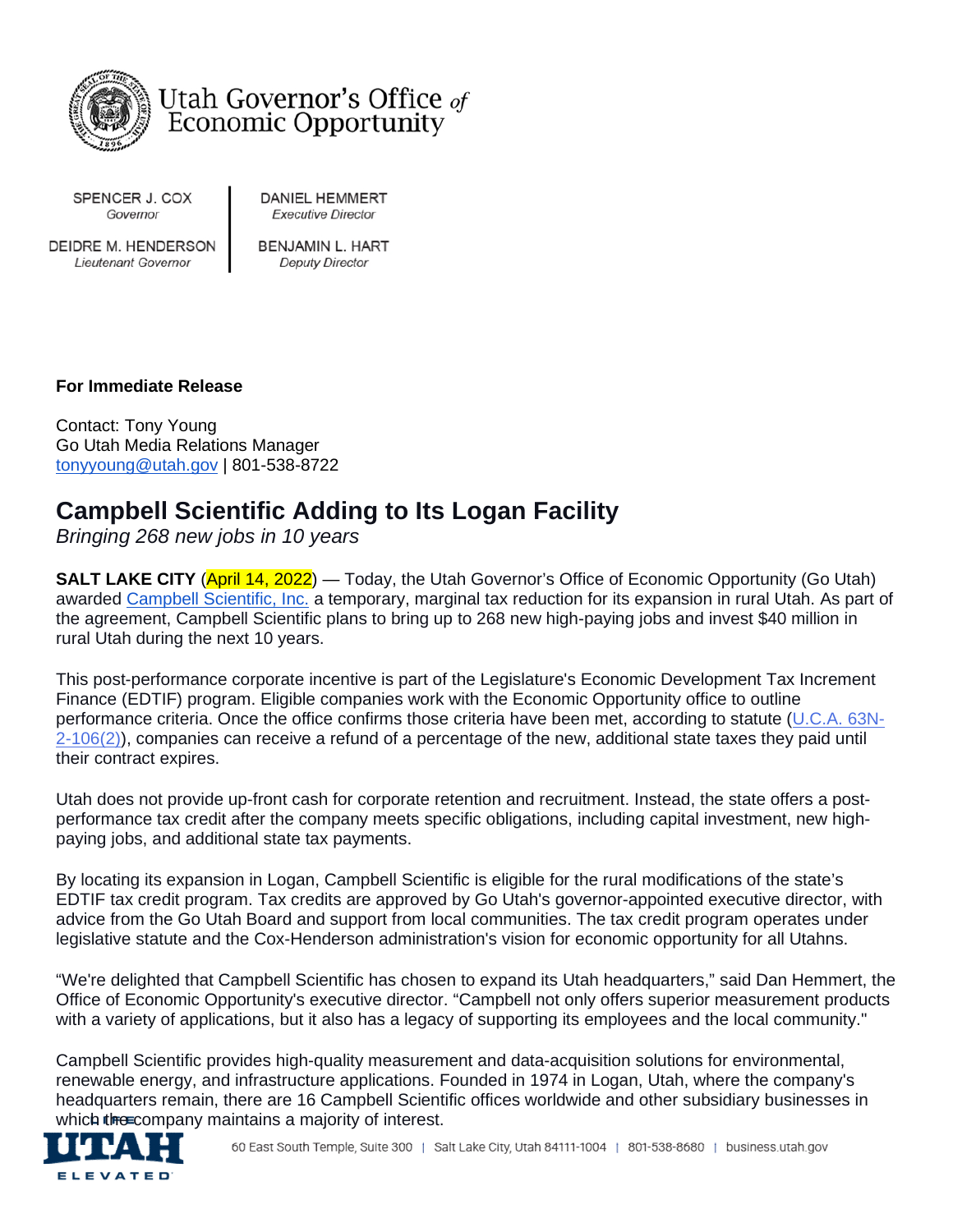"We have seen strong growth in our business over the last few years," said Rob Campbell, president & CEO of Campbell Scientific. "Having been in business for almost five decades, we're excited to continue our growth story here at our headquarters in Logan. The community in and around Logan has been an important part of our success, and we're thrilled that we can continue to play a role in fostering a healthy and vibrant technology community here in Cache Valley."

Campbell Scientific may receive up to 25% of the additional state taxes it will pay over the 10-year life of the agreement in the form of a Utah Legislature-authorized Rural Economic Development Tax Increment Finance (REDTIF) tax credit. Each year that Campbell Scientific meets the criteria in its contract with the state, it will qualify for a portion of the total tax credit.

"Campbell Scientific is a global company with a five-decade legacy in Logan," said Theresa A. Foxley, president and CEO of the Economic Development Corporation of Utah. "This expansion demonstrates the company's continued commitment to Cache County and our state's advantages for international business."

Go Utah tracks incented companies in a dashboard available on [this webpage.](https://business.utah.gov/incented-companies/) The public data show when the tax credit was awarded and the numbers of promised jobs, new state wages, new state revenue, projected capital investment, and the maximum tax credit. It reports the term of the contract and the temporary, marginal tax reduction the company may receive if it meets its obligations. The table also shows whether the company has an active agreement, the percentage of new state revenue assessed, and the total tax credit used.

Since EDTIF's 2005 inception, about 50% of companies awarded an incentive have pursued a postperformance tax credit by entering into a contract with the state. The Utah Legislature authorized the REDTIF modifications beginning in July 2021 to increase business expansion and recruitment opportunities throughout the state's rural communities.

The REDTIF modifications provide an efficient and effective way for rural Utah to engage in corporate retention and recruitment while ensuring taxpayers receive value from the limited tax credits offered. These modifications support the country's leading economy and provide economic opportunities for Utahns.

#### **Tax Credit Projections**

| Timeline:                        | 10 years      |
|----------------------------------|---------------|
| Capital investment:              | \$40 million  |
| Jobs:                            | 268           |
| Wages:                           | \$141,246,258 |
| Projected new state tax revenue: | \$28,537,793  |
| REDTIF new state tax credit:     | 25%           |

Learn more about the state's post-performance REDTIF modifications [here.](https://business.utah.gov/corporate-retention-recruitment/)

## **About the Utah Governor's Office of Economic Opportunity**

Under Gov. Spencer J. Cox's direction, the [Utah Governor's Office of Economic Opportunity \(Go Utah\)](https://business.utah.gov/) provides resources and support for business creation, growth, and recruitment. It also drives increased tourism, film production, outdoor recreation, and mixed martial arts in Utah. Utilizing state resources and private sector contracts, the office administers programs in economic areas that demonstrate the highest potential for development and the most opportunity for Utahns.

## **About Campbell Scientific**

Since 1974, Campbell Scientific has used innovative technology and services to assist nations around the world be better prepared to mitigate extreme climate events. We help provide clean air and water, efficient sources of renewable energy, a reliable supply of quality food, well-built infrastructure, and safe transportation. We do this by working with our business partners and clients to convert reliable measurements into actionable